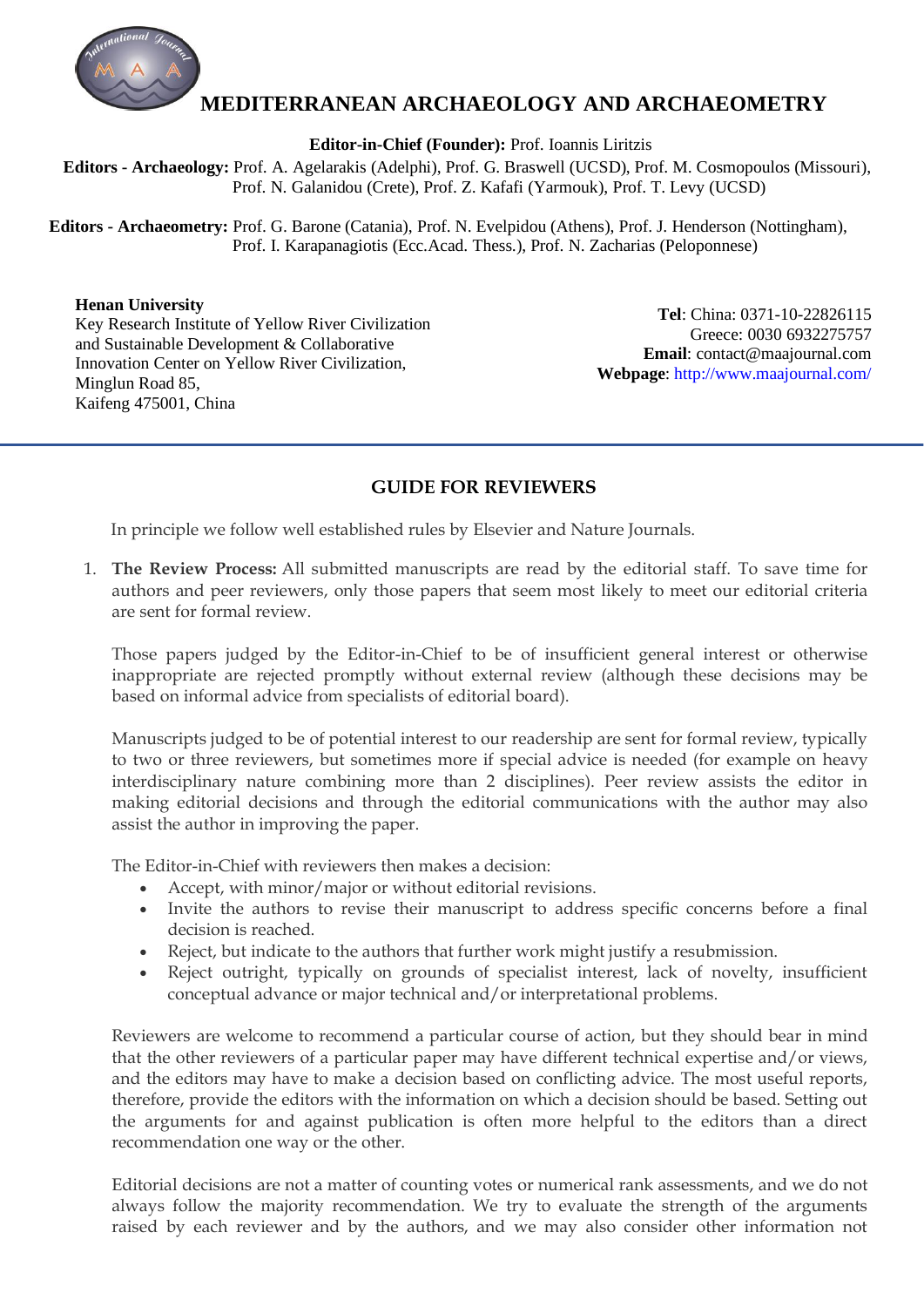available to either party. Our primary responsibilities are to our readers and to the scientific community at large, and in deciding how best to serve them, we must weigh the claims of each paper against the many others also under consideration.

**2**

We may return to reviewers for further advice, particularly in cases where they disagree with each other, or where the authors believe they have been misunderstood on points of fact. We therefore ask that reviewers should be willing to provide follow-up advice as requested. We are very aware, however, that reviewers are usually reluctant to be drawn into prolonged disputes, so we try to keep consultation to the minimum we judge necessary to provide a fair hearing for the authors.

When reviewers agree to assess a paper, we consider this a commitment to review subsequent revisions. However, editors will not send a resubmitted paper back to the reviewers if it seems that the authors have not made a serious attempt to address the criticisms.

We take reviewers' criticisms seriously; in particular, we are very reluctant to disregard technical criticisms. In cases where one reviewer alone opposes publication, we may consult the other reviewers as to whether s/he is applying an unduly critical standard.

We occasionally bring in additional reviewers to resolve disputes, but we prefer to avoid doing so unless there is a specific issue, for example a specialist technical point, on which we feel a need for further advice.

2. **Selection of Peer Reviewers:** Reviewer selection is critical to the publication process, and we base our choice on many factors, including expertise, reputation, specific recommendations and our own previous experience of a reviewer's characteristics. For instance, we avoid using people who are slow, careless, or do not provide reasoning for their views, whether harsh or lenient.

We check with potential reviewers before sending them manuscripts to review. Reviewers should bear in mind that these messages contain confidential information, which should be treated as such. Reviewers are mainly chosen from the Editorial Board.

3. **Writing the Review Report:** The primary purpose of the review is to provide the editors with the information needed to reach a decision but the review should also instruct the authors on how they can strengthen their paper to the point where it may be acceptable.

As far as possible, a negative review should explain to the authors the major weaknesses of their manuscript, so that rejected authors can understand the basis for the decision and see in broad terms what needs to be done to improve the manuscript for publication elsewhere.

Referees should not feel obliged to provide detailed, constructive advice regarding minor criticisms of the manuscript if it does not meet the criteria for the journal (as outlined in the letter from the editor when asking for the review). Referees should be aware that authors of declined manuscripts may request that referee comments be transferred to another journal where they can be used to determine suitability of publication at the receiving journal.

Confidential comments to the editor are welcome, but it is helpful if the main points are stated in the comments for transmission to the authors. The ideal review should answer the following questions:

- Who will be interested in reading the paper, and why?
- What are the main claims of the paper and how significant are they?
- Is the paper likely to be one of the most significant papers published in the discipline this year?
- How does the paper stand out from others in its field?
- Are the claims novel? If not, which published papers compromise novelty?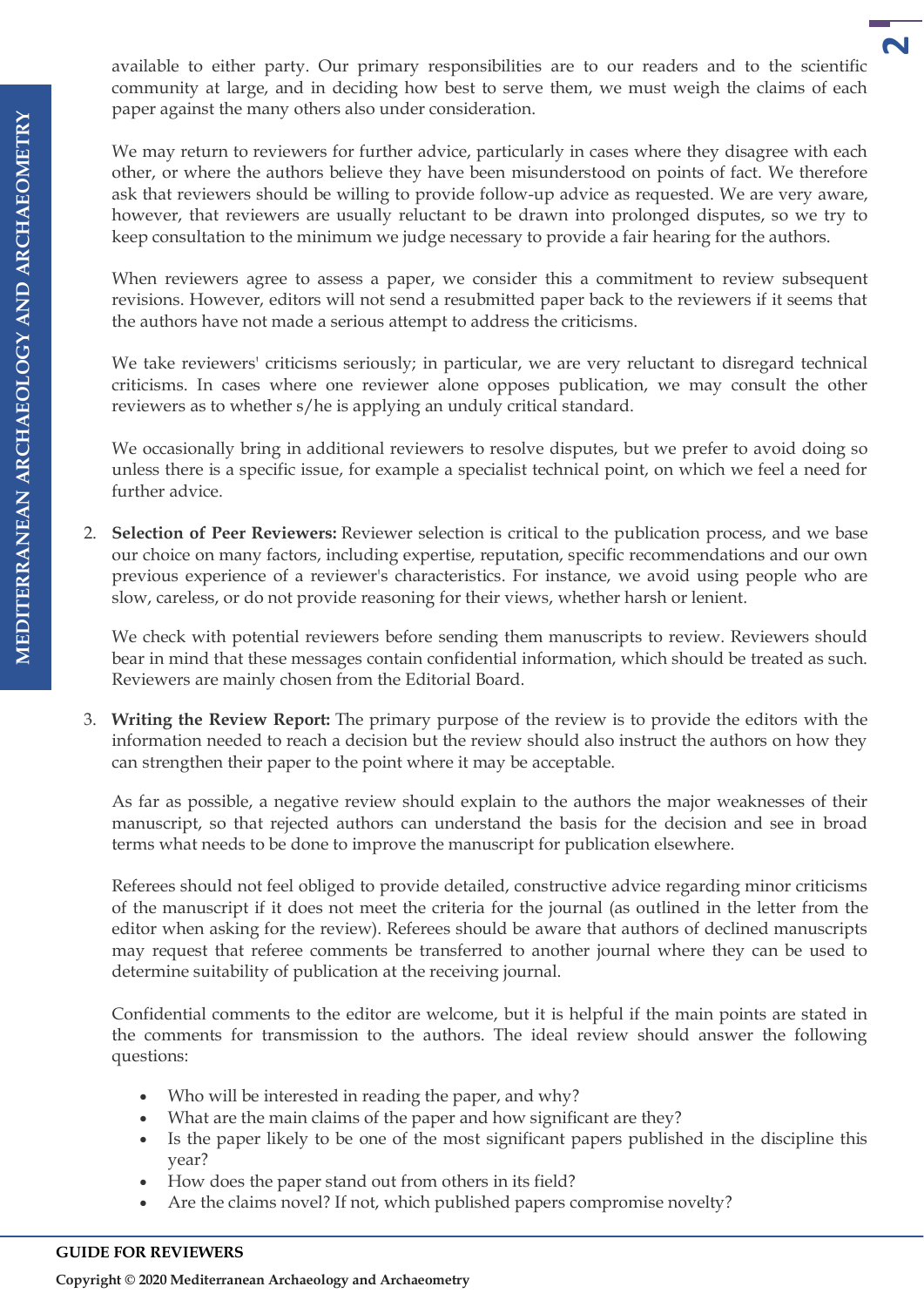- Are the claims convincing? If not, what further evidence is needed?
- Are there other experiments or work that would strengthen the paper further?
- How much would further work improve it, and how difficult would this be? Would it take a long time?

**3** 

- Are the claims appropriately discussed in the context of previous literature?
- If the manuscript is unacceptable, is the study sufficiently promising to encourage the authors to resubmit?
- If the manuscript is unacceptable but promising, what specific work is needed to make it acceptable?

These issues are mostly included in the Referee Report but can also be written at the end of the Report as Detailed Comments as well as comments on the article text itself.

- 4. **Other Questions to Consider:** We appreciate that reviewers are busy, and we are very grateful if they can answer the above-mentioned questions. However, if time is available, it is extremely helpful to the editors if reviewers can advise on some of the aforementioned points, taking into account that there are not any special ethical concerns arising from the use of human or other animal subjects, conflict of interest, plagiarism.
- 5. **Timing:** MAA journal is committed to rapid editorial decisions and publication, and we believe that an efficient editorial process is a valuable service both to our authors and to the scientific community as a whole.

We therefore ask reviewers to respond promptly within the number of days agreed. If reviewers anticipate a longer delay than previously expected, we ask them to let us know so that we can keep the authors informed and, where necessary, find alternatives.

Any selected reviewer who feels unqualified to review the research reported in a manuscript or knows that its prompt review will be impossible should notify the editor and excuse himself from the review process.

6. **Anonymity:** We do not release reviewers' identities to authors or to other reviewers, except when reviewers specifically ask to be identified. Unless they feel strongly, however, we prefer that reviewers should remain anonymous throughout the review process and beyond. Before revealing their identities, reviewers should consider the possibility that they may be asked to comment on the criticisms of other reviewers and on further revisions of the manuscript; identified reviewers may find it more difficult to be objective in such circumstances.

We ask reviewers not to identify themselves to authors without the editor's knowledge. If they wish to reveal their identities while the manuscript is under consideration, this should be done via the editor, or if this is not practicable, we ask authors to inform the editor as soon as possible after the reviewer has revealed his or her identity to the author.

We deplore any attempt by authors to confront reviewers or determine their identities. Our own policy is to neither confirm nor deny any speculation about reviewers' identities, and we encourage reviewers to adopt a similar policy.

- 7. **Double-Blind Peer Review:** MAA offers two double-blind peer review options.
	- **Standard Review Process:** Authors who choose this option expect to hear within 12 weeks about acceptance. If accepted the paper will appear in one of following issues.
	- **Rapid Review Process:** Authors who choose this option expect to hear within 10 days about acceptance, and if accepted they are obliged to convey a processing Fee.
- 8. **Editing Reviewers' Reports:** As a matter of policy, we do not suppress reviewers' reports; any comments that were intended for the authors are transmitted, regardless of what we may think of

**Copyright © 2020 Mediterranean Archaeology and Archaeometry**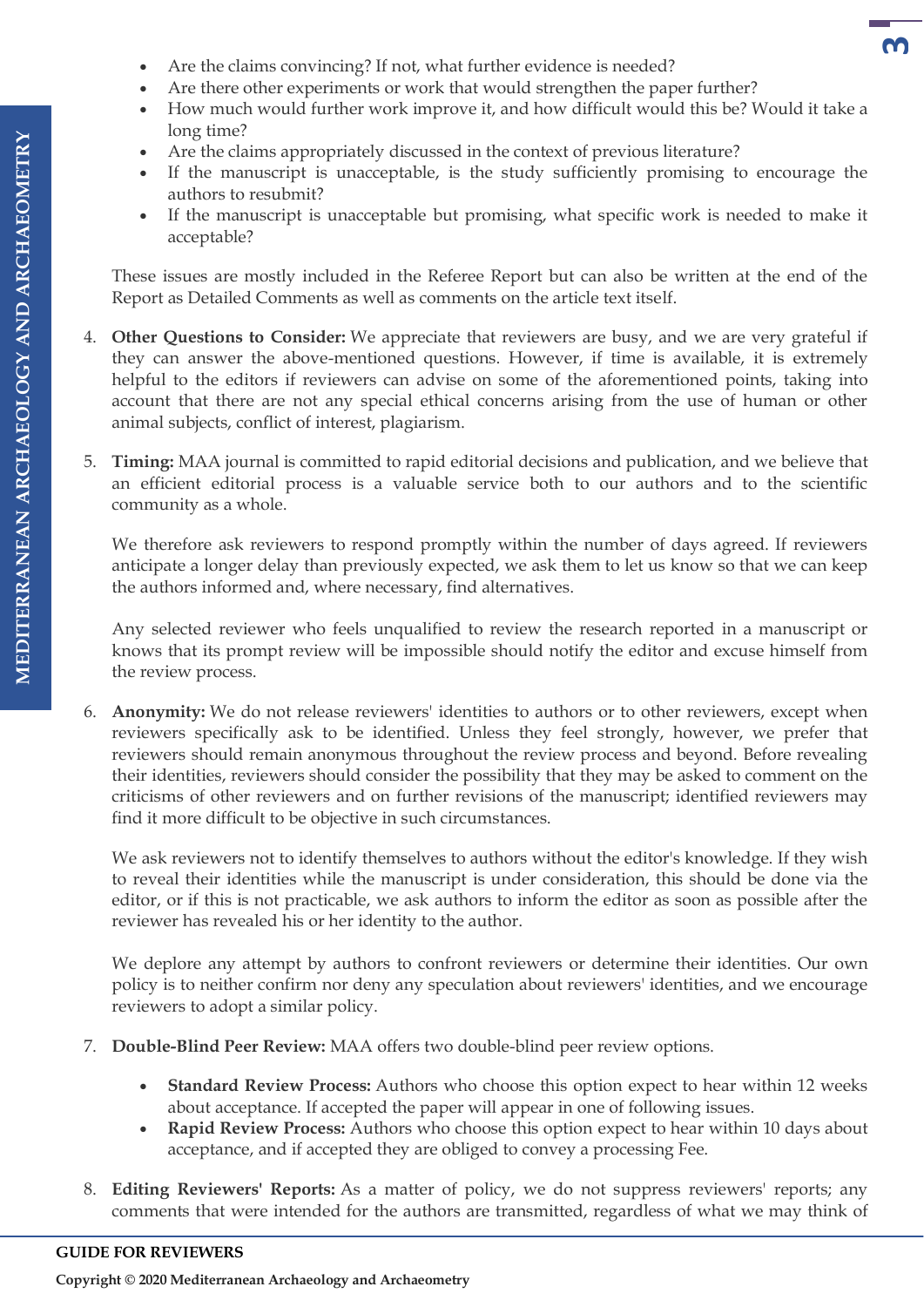the content. On rare occasions, we may edit a report to remove offensive language or comments that reveal confidential information about other matters.

**4**

We ask reviewers to avoid statements that may cause needless offence; conversely, we strongly encourage reviewers to state plainly their opinion of a paper. Authors should recognize that criticisms are not necessarily unfair simply because they are expressed in robust language.

9. **The Peer Review System:** It is editors' experience that the peer review process is an essential part of the publication process, which improves the manuscripts our journals publish. Reviews should be conducted objectively. Personal criticism of the author(s) is inappropriate.

Reviewers should express their views clearly with supporting arguments. Not only does peer review provide an independent assessment of the importance and technical accuracy of the results described, but the feedback from reviewers conveyed to authors with the editors' advice frequently results in manuscripts being refined so that their structure and logic is more readily apparent to readers.

It is only by collaboration with our reviewers that editors can ensure that the manuscripts we publish are among the most important in their disciplines of scientific research. We appreciate the time that reviewers devote to assessing the manuscripts we send them, which helps ensure that MAA publishes only material of the very highest quality. In particular, many submitted manuscripts contain large volumes of additional (supplementary) data and other material, which take time to evaluate. We thank our reviewers for their continued commitment to our publication process.

Much has been written, on the peer review system as a whole. Alternative systems have been proposed in outline: for example, signed peer review, blind peer review and open peer review. The system has been exhaustively studied, reported on, and assessed - both positively and negatively. Our position on the value of the peer review system is represented in the following rationale: The goals of peer review are both lofty and mundane.

It is the responsibility of journals to administer an effective review system. Peer review is designed to select technically valid research of significant interest. Reviewers are expected to identify flaws, suggest improvements and assess novelty. If the manuscript is deemed important enough to be published in a high visibility journal, reviewers ensure that it is internally consistent, thereby ferreting out spurious conclusions or clumsy frauds.

Reviewers should identify relevant published work that has not been cited by the authors. Any statement that an observation, derivation, or argument had been previously reported should be accompanied by the relevant citation. A reviewer should also call to the editor's attention any substantial similarity or overlap between the manuscript under consideration and any other published paper of which they have personal knowledge.

One problem with manuscript selection is the inherent tension between reviewers and authors. Reviewers wish for only the most solid science to be published, yet when they 'exchange hats' to that of author, they desire quick publication of their novel ideas and approaches. Authors of papers that blow against the prevailing winds bear a far greater burden of proof than normally expected in publishing their challenge to the current paradigm. Veering too far in one direction or the other leads to complaints either that peer review isn't stringent enough, or that it is stifling the freshest research. It is the job of the editors to try to avoid both extremes.

Journal editors do not expect peer review to ferret out cleverly concealed, deliberate deceptions. A peer reviewer can only evaluate what the authors chose to include in the manuscript. This contrasts with the expectation in the popular press that peer review is a process by which fraudulent data is detected before publication (although that sometimes happens).